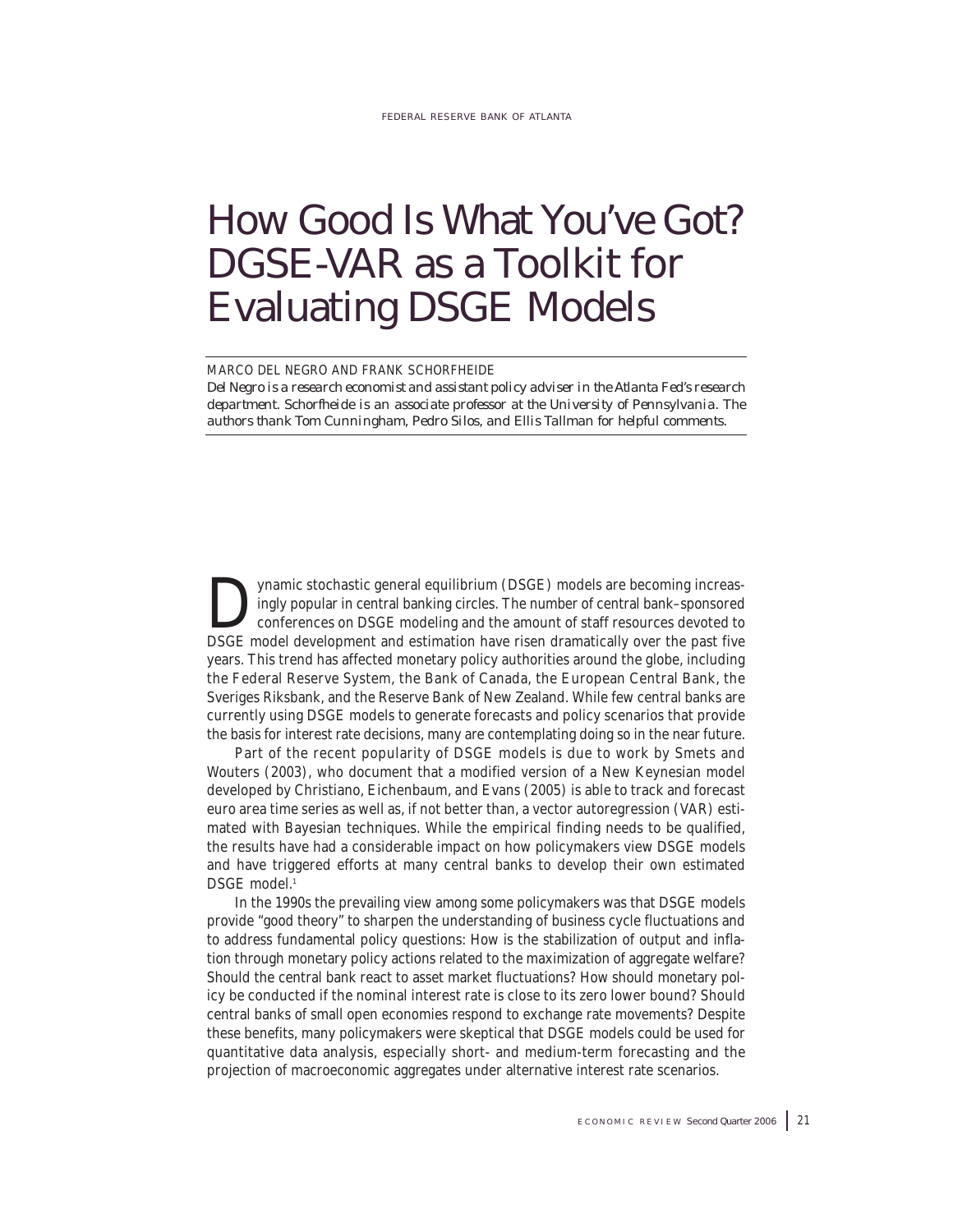At the same time most academic macroeconomists were still reluctant to use the kind of econometric techniques that enable careful documentation of the time series fit of a dynamic model. Many DSGE models impose very strong restrictions on actual time series and are rejected against less restrictive specifications such as VARs. Even though it has long been known that DSGE models can be estimated, their apparent misspecification was used as an argument in favor of informal calibration approaches, along the lines of Kydland and Prescott (1982).

In recent years econometricians have developed frameworks that formalize certain aspects of the calibration approach by taking the possibility of model misspecification explicitly into account without abandoning the tradition of probabilistic modeling

*In the 1990s many policymakers were skeptical that DSGE models could be used for quantitative data analysis, especially short- and medium-term forecasting and projecting macroeconomic aggregates under alternative interest rate scenarios.*

initiated by Haavelmo (1944). In particular, several authors, including DeJong, Ingram, and Whiteman (2000), Schorfheide (2000), Otrok (2001), and Fernández-Villaverde and Rubio-Ramírez (2004), documented that Bayesian methods can be used in an insightful manner to estimate and evaluate DSGE models.

Smets and Wouters (2003) applied the newly developed Bayesian methods to a

DSGE model with enough nominal and real frictions that their specification had a good chance of fitting major aggregate time series in a traditional macroeconometric sense. In fact, the model development process was a productive synthesis of academicstyle DSGE modeling and econometric model building. Technology and monetary policy shocks—the most common driving processes in theoretical models—were augmented by a list of shocks that to a large extent were chosen to pick up serial correlation of the wedges in intra- and intertemporal equilibrium conditions, the DSGE-model equivalent of regression residuals.

It is no surprise that central banks have paid a great deal of attention to Smets and Wouters's results and now devote significant resources to developing and estimating their own DSGE models. The best of two worlds appears within reach: a model that is well founded from a theoretical perspective and at the same time in tune with the empirical evidence so that it can deliver reliable forecasts and a coherent interpretation of past and current economic events.

Now that policy institutions are beginning to take the quantitative implications of DSGE models seriously, there is a need for robust evaluation procedures. The head of any central bank's research department that has just built a DSGE model for policy analysis and forecasting would want to know: How good is this model? Is it reliable enough so that it can be used for policy advice? Does the model need to be improved, for instance, by explicitly modeling labor market frictions, credit market imperfections, or information asymmetries? In principle, time will tell. As the model is used on a regular basis, analysts will discover ex post its strengths and weaknesses and point to directions for improvement. However, this real-time learning process is potentially slow and costly. Hence, it is important to subject the model to evaluation procedures that can signal deficiencies ex ante—that is, on the basis of the information currently available.

In an attempt to make the fit and forecasting performance of DSGE models comparable to a VAR, the structural models have been augmented by features that appear ad hoc and lack micro foundations. For instance, price stickiness is often introduced by assuming that only a fraction of firms are able to reoptimize their nominal prices. By itself this mechanism might not generate enough persistence to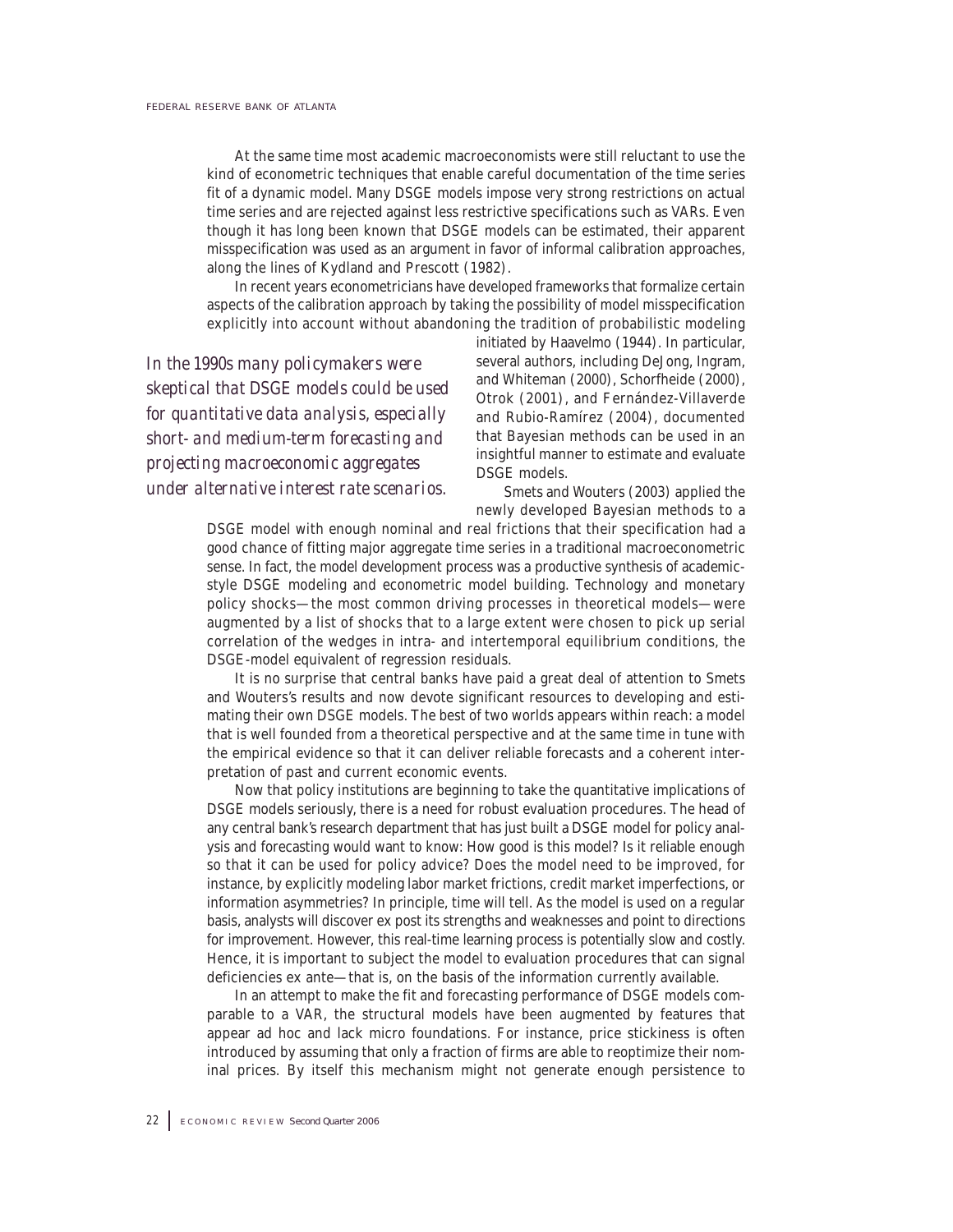explain the high autocorrelation of inflation rates in the data. Hence, researchers often add the assumption that those firms that do not reoptimize their prices can costlessly adjust their old prices by last period's inflation rate. Alternatively, the model could be augmented by serially correlated price markup shocks, which might reflect either time variation in the substitution elasticities between differentiated goods or the market structure of an industry. However, there is a trade-off for incorporating ad hoc propagation mechanisms or exogenous shocks into the model. On the one hand, model fit with respect to historical data is typically improved. On the other hand, it is questionable whether the ad hoc modifications are invariant to policy experiments. Although in the absence of large historical variation in monetary policy the invariance property is to some extent difficult to assess, the trade-off should serve as a word of caution and steer modelers toward parsimony and internal propagation mechanisms that are supported by microeconometric evidence.

In sum, there is a need for DSGE model evaluation procedures. This article reviews an evaluation procedure recently proposed in Del Negro and Schorfheide (2004) and Del Negro et al. (2004). The article first describes the DSGE model and the data used in the empirical application. The article next shows how the linear DSGE model can be nested in a VAR and reviews a procedure that is able to systematically relax the cross-coefficient restrictions imposed on the VAR by the DSGE model. The resulting DSGE-VAR specification is used as a tool to evaluate a version of the Smets and Wouters (2003) model. The analysis considers to what extent the DSGE model restrictions must be relaxed in order to optimize the fit of the DSGE-VAR and then uses the framework for comparisons of different DSGE model specifications. The article then describes some in- and out-of-sample results obtained with this procedure.<sup>2</sup>

### The DSGE Model

The DSGE model used in the forecasting exercise is described in detail in Del Negro et al. (2004). The model is a slightly modified version of the DSGE model in Smets and Wouters (2003), which is in turn based on work of Christiano, Eichenbaum, and Evans (2005). Here we provide a brief and nontechnical overview of the model.

The model contains several nominal and real frictions. Nominal price and wage stickiness is modeled as in Calvo (1983). Firms (households) are monopolistic suppliers of a differentiated good (labor). In any period there is a chance that any given firm (household) may not be able to reset prices (wages). The prices (wages) of these firms (households) grow proportionally to the previous period's inflation. (This proportional growth is referred to as indexation in the remainder of the article.)

On the real side, the model features endogenous capital accumulation, adjustment costs to investment, and variable capital utilization. Households' preferences display habit persistence in consumption, and the utility function is separable in terms of consumption, leisure, and real money holdings. Fiscal policy amounts simply to balancing the budget in all periods. Monetary policy follows an interest feedback rule, in which the target federal funds rate depends on the rate of inflation and on the discrepancy between actual and trend output and adjustment to the target is gradual.

<sup>1.</sup> The empirical findings need to be qualified because Smets and Wouters worked with detrended data and thus did not use the most favorable prior for the Bayesian VAR and because VARs are not universally favored as a forecasting benchmark.

<sup>2.</sup> The results shown in this article are variations or extensions of those discussed in Del Negro et al. (2004).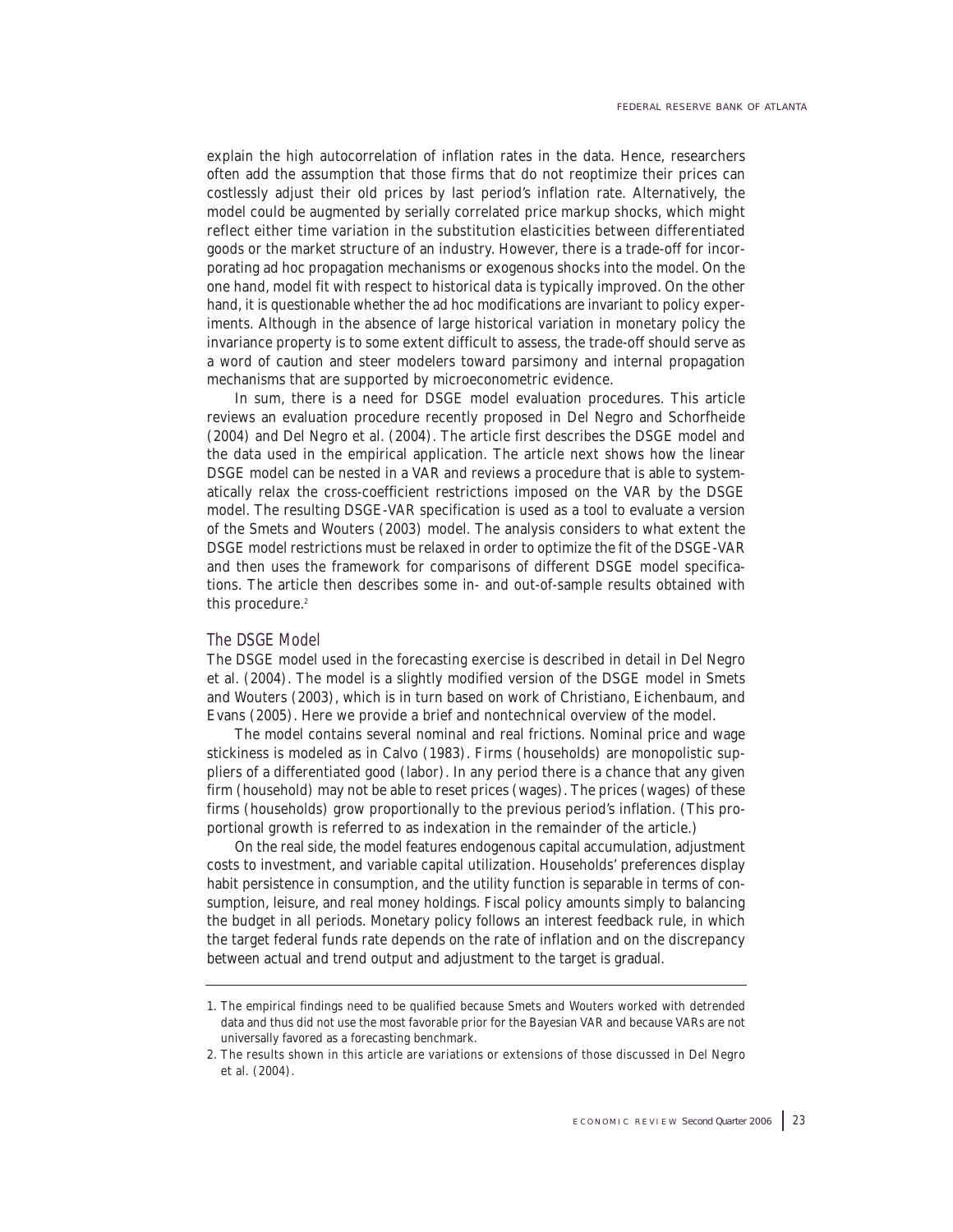As in Smets and Wouters (2003), the model economy is subject to a large number of shocks: technology, discount rate, leisure preference, price markup, investment efficiency, monetary policy, and government spending. Technology shocks are assumed to be permanent and common to all firms. Discount rate and leisure preference shocks

*In recent years econometricians have developed frameworks that formalize certain aspects of the calibration approach by taking the possibility of model misspecification explicitly into account without abandoning the tradition of probabilistic modeling.*

shift households' utility; the first affects the household's willingness to substitute over time, and the latter the household's willingness to supply labor. So-called price markup shocks change the degree of substitutability among differentiated goods and in turn affect markups and the rate of inflation. Investment efficiency shocks alter the rate of transformation between

consumption and investment goods and serve as proxies for changes in the relative price of investment goods. Finally, both monetary policy and government spending shocks have a standard interpretation. All shocks are assumed to follow an autoregressive process of order one (in the case of technology, this assumption applies to the growth rate of technology) with the exception of monetary policy shocks, which are independently distributed over time.

### The Data and the VAR Setup

The empirical analysis is based on quarterly U.S. observations that include both real and nominal series. The real variables are per capita real output, investment, consumption, hours per capita, and wages. The nominal variables are inflation and the interest rate. All data are obtained from Haver Analytics; Haver's abbreviations are in italics. Consistent with much of the real business cycle literature, this analysis treats consumption of durable goods (*CD*) as investment rather than consumption. Therefore, investment is defined as gross private domestic investment plus consumption of durables. Per capita real output, investment, and consumption are obtained by dividing the nominal series (*GDP*,  $C - CD$ , and  $I + CD$ , respectively) by the population sixteen years and older (*LN16N*) and deflating using the chained-price GDP deflator (*JGDP*). The real wage is computed by dividing compensation of employees (*YCOMP*) by total hours worked and the GDP deflator. Note that compensation per hour, which includes wages as well as employer contributions, accounts for both wage and salary workers and proprietors. The measure of hours worked is computed by taking total hours worked reported in the national income and product accounts (NIPA) (annual frequency) and interpolating it using growth rates computed from hours of all persons in the nonfarm business sector (*LXNFH*). Hours worked are divided by population to convert them into per capita terms. The analysis therefore uses a broad measure of hours worked that is consistent with its definition of both wages and output in the economy. Inflation rates are defined as log differences of the GDP deflator (*JGDP*) and converted into annualized percentages. The nominal rate corresponds to the effective federal funds rate (*FFED*), averaged within each quarter, also in percent.

As mentioned in the introduction, the DSGE model is nested in a more flexible vector autoregressive specification. The DSGE model features a stochastic trend, driven by the permanent technology shock. Real per capita output, consumption, investment, and the real wage are nonstationary and grow at the same rate in the long run. These nonstationary variables enter the VAR in growth rates, while the variables that are stationary according to the DSGE model—namely, per capita hours, inflation, and the nominal interest rate—enter the VAR in levels. All growth rates are computed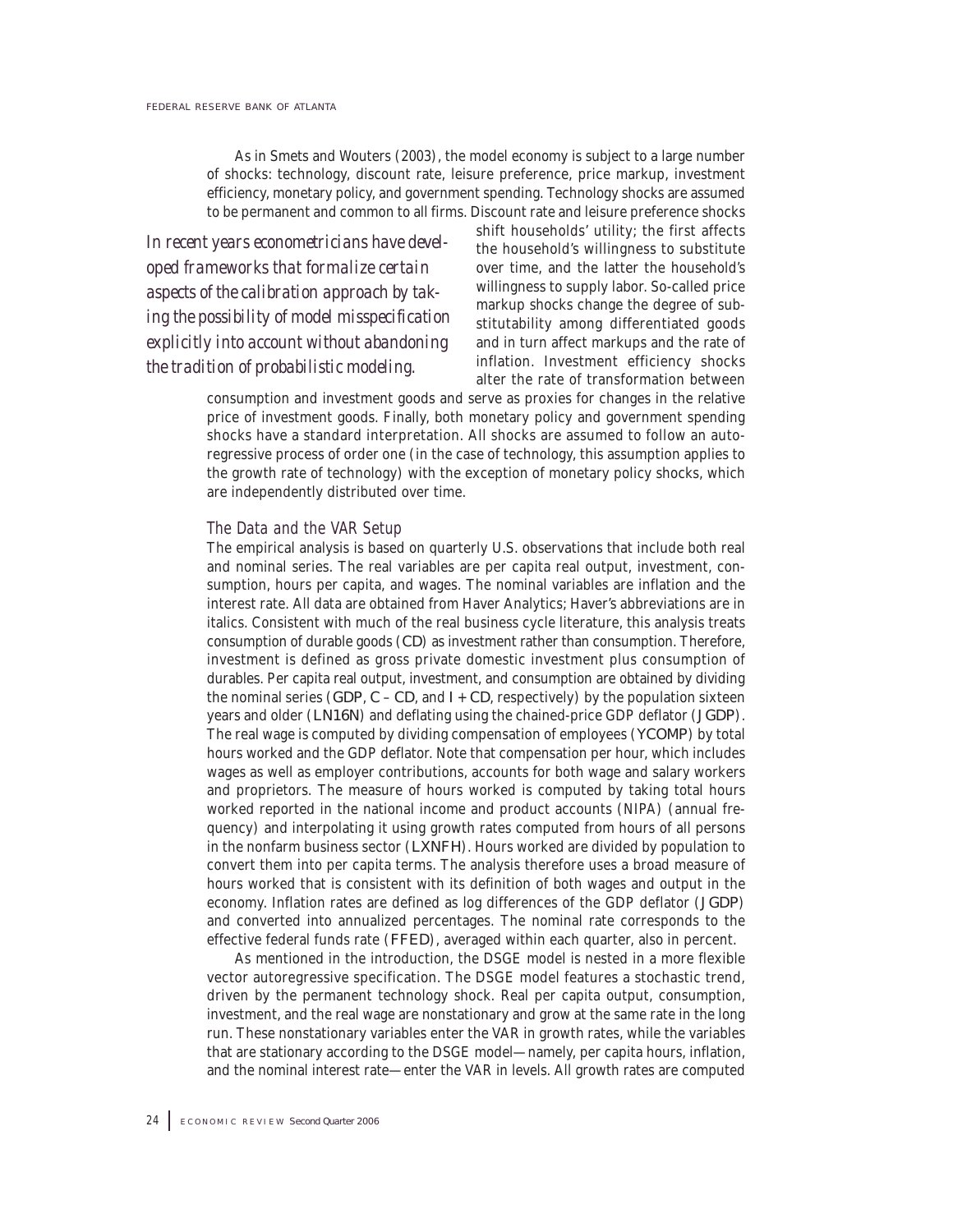using quarter-to-quarter log differences and then multiplied by 100 to convert them into percentages. To take into account the fact that the nonstationary variables all move together in the long run according to the DSGE model, error-correction terms are also introduced into the VAR so that effectively we are estimating a vector error correction model (VECM). Importantly, to maintain the consistency between the VAR and the DSGE model, the coefficients in the cointegrating relationships are constrained to be those implied by the DSGE model—that is, real per capita output, consumption, investment, and the real wage are assumed to grow at the same rate in the long run in the VAR as well. The error correction terms are therefore given by consumption minus output, investment minus output, and the real wage minus output, respectively, all in logarithms.

The analysis uses observations from 1954Q4 to 2004Q1. The first four observations are used to initialize the lags of the VAR. The recursive estimation results and the pseudo-out-of-sample forecasts are based on a rolling sample of 120 observations (thirty years) starting in 1956Q1. Specifically, the rolling sample works as follows. We estimate the model on the sample 1956Q1–1985Q4, produce forecasts, and then shift the sample one quarter ahead and repeat the exercise. Therefore we have arguably a sample large enough to estimate the model as well as enough forecasts (fifty-eight) to assess the accuracy of out-of-sample predictions.

### DSGE-VAR: A Brief Description of the Procedure

The short and informal description of the DSGE-VAR procedure in this section is intended to motivate the DSGE-VAR specification and to provide some intuition on how it can be used to estimate and evaluate DSGE models.<sup>3</sup> It has long been recognized (for example, Sims 1980) that a tight relationship exists between dynamic equilibrium models and VARs. Imagine the following thought experiment, where for the moment the vector of DSGE model parameters is fixed. We generate 1 million observations from the DSGE model—that is, we generate a sequence of shocks (monetary policy, technology, etc.), feed them trough the DSGE model, and obtain artificial data. Next, we estimate a VAR with *p* lags on these artificial data. If the DSGE model is covariance stationary, then the estimated VAR provides an approximation to the DSGE model with the property that its first *p* autocovariances are equivalent to the first *p* autocovariances of the DSGE model. By including more and more lags we can in principle match more and more autocovariances and increase the accuracy of the VAR approximation of the DSGE model. Now imagine that the data generation is repeated using different parameter values for the DSGE model. As long as the DSGE model parameter space is small compared to the VAR parameter space, a restriction function can be traced that maps the DSGE parameters into a VAR parameter subspace. Hence, estimating a DSGE model is (almost) like estimating a VAR with cross-equation restrictions.

Instead of dogmatically imposing the cross-coefficient restrictions implied by the DSGE model on the VAR, we will allow for deviations. The overall magnitude of these deviations is controlled by a hyperparameter, λ. Roughly speaking, if  $λ = ∞$ , then the restrictions are strictly enforced, whereas if  $\lambda = 0$ , the restrictions are completely

<sup>3.</sup> The section—and the whole article for that matter—purposely does not contain a formal treatment of the procedure. The latter is provided in Del Negro and Schorfheide (2004) and Del Negro et al. (2004). The appendix in Del Negro and Schorfheide (2004) discusses computational details for readers who are interested in implementing the procedure. Gauss and Matlab versions of the codes are available at www.econ.upenn.edu/~schorf/research.htm.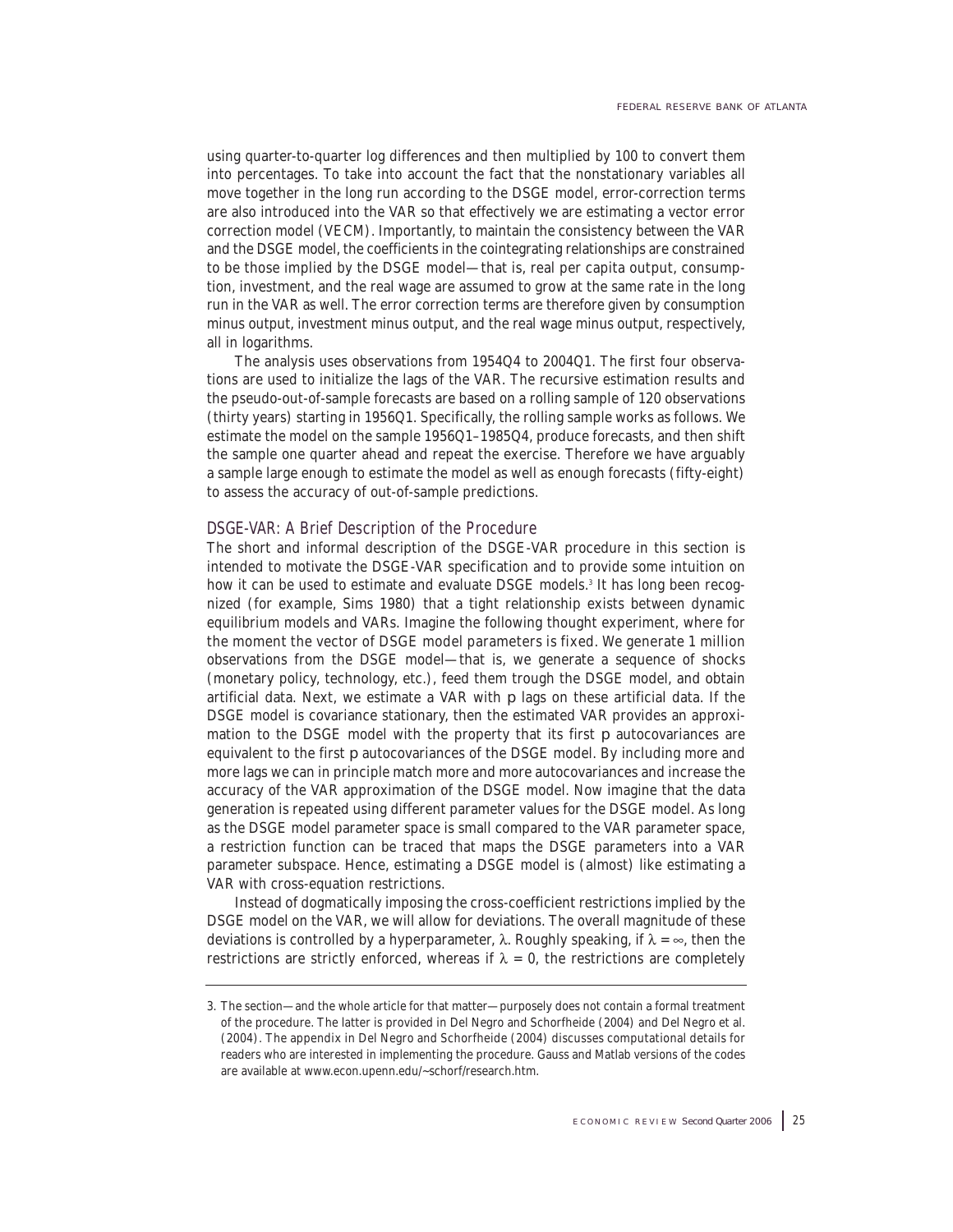ignored in the estimation of the VAR parameters. To implement this idea formally, we use a Bayesian approach. In general terms, Bayesian methods are a collection of inference procedures that combine initial information about parameters with sample information in a logically coherent manner by use of Bayes's theorem. Both prior and postdata information are represented by probability distributions. In this particular application, the prior consists of a continuous probability distribution for the VAR

*The best of two worlds appears within reach: a model that is well founded theoretically and can deliver reliable forecasts and a coherent interpretation of past and current economic events.*

coefficients that is centered at the DSGE model implied restrictions.

The hyperparameter  $\lambda$  scales the covariance matrix of the prior: If  $\lambda$  is large the variance is small, and most of the prior mass on the VAR coefficients concentrates near the DSGE model restrictions. Vice versa, if λ is small the prior on the VAR

coefficients is diffuse. The prior is combined with the likelihood function to form the posterior distribution, which summarizes the postdata information about the VAR parameters. The larger  $\lambda$  is, the more the posterior shifts toward the DSGE model restrictions and the less the restrictions are relaxed in the estimation. We refer to the resulting vector autoregressive specification as DSGE-VAR. In the application the DSGE model depends on unknown parameters as well. It turns out that these parameters can be jointly estimated together with the VAR parameters by, loosely speaking, projecting the VAR coefficient estimates back onto the DSGE model restrictions.

Both fit and forecasting performance suffer whenever the DSGE prior is either too tight or too loose. The fact that fit improves as the cross-equation restrictions are relaxed—that is, as λ decreases from infinity—indicates that these restrictions are at odds with the data in some dimensions. In the procedure proposed in Del Negro et al. (2004), an estimate of  $\lambda$  is used as a way to evaluate DSGE models. That is, the evaluation procedure hinges on the following question: How much must the cross-equation restrictions be relaxed to obtain the best-fitting model? The next section elaborates on why the answer to this question can shed light on some of the issues described in the introduction.

### Why Does  $\lambda$  Tell Us How Good a DSGE Model Is?

In this section, a simple chart provides some intuition for the DSGE-VAR procedure. The first panel of Figure 1 plots the likelihood of the VAR as a function of the VAR parameter Φ. For the sake of exposition the multidimensional VAR parameter space is collapsed onto the real line. Assume that the DSGE model restrictions imply that the VAR parameter equals  $Φ$ . The remaining lines represent the DSGE prior for different values of λ. All these priors are centered at the cross-equation restrictions Φ\* . For  $\lambda = \infty$  the prior puts all its mass on  $\Phi^*$ . As  $\lambda$  decreases, the prior mass is spread out further away from the cross-equation restrictions. For  $\lambda$  approaching zero the prior becomes nearly flat. In a Bayesian setting a model consists of a likelihood function and a prior distribution. By varying the hyperparameter  $\lambda$  from infinity to zero we are essentially creating a continuum of models with the VAR approximation of the DSGE model at one end and an unrestricted VAR at the other end.

We adopt a measure of model fit that has two dimensions: goodness of in-sample fit on the one hand and a penalty for model complexity or degrees of freedom on the other hand. In a Bayesian framework such a measure is provided by the so-called marginal data density, which arises naturally in the computation of posterior model odds. The marginal data density is simply the integral of the likelihood taken according to the prior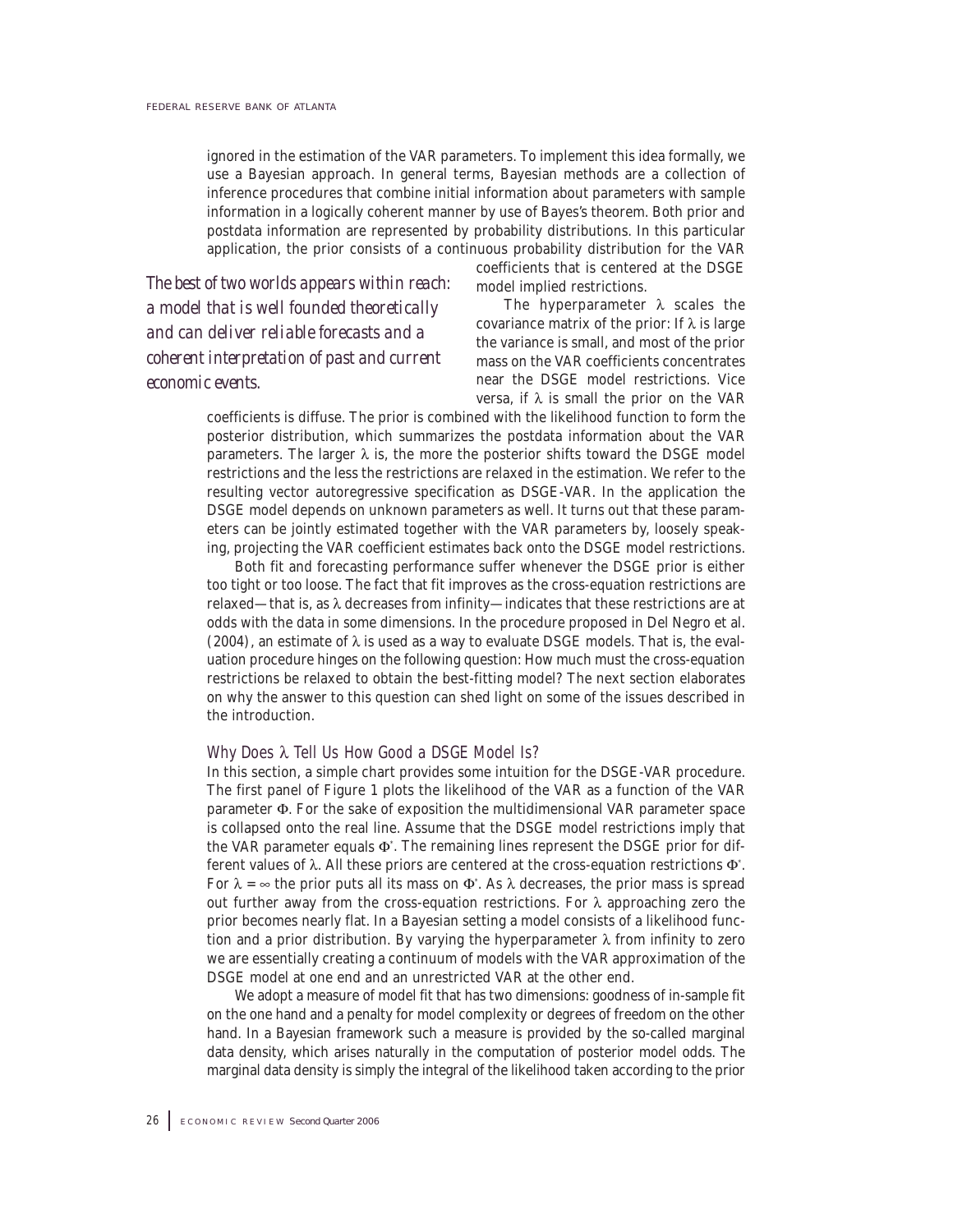

Figure 1 Marginal Likelihoods and DSGE Priors

distribution—that is, the weighted average of likelihood where the weights are given by the prior. We then ask the following question: How does this measure of fit change as  $\lambda$ decreases from infinity to zero? We refer to the mapping from  $\lambda$  to the marginal data density as the posterior distribution of  $λ$ . Indeed, if we view  $λ$  as a hyperparameter and put a flat prior on it, this mapping characterizes a posterior distribution of λ.

Suppose one writes an oversimplified DSGE model, whose cross-equation restrictions are grossly at odds with the data. The first panel of Figure 1 clearly shows that if  $\Phi$  is far in the tails of the likelihood, any prior that is very tight around  $\Phi$ <sup>\*</sup> will have low marginal likelihood. As  $\lambda$  is decreased, the weight on parameters in the calculation of the data density that are associated with a high likelihood increases. Hence, small values of λ have large posterior weights. Notice, however, as λ approaches zero, the computation of the data density involves more parameter values for which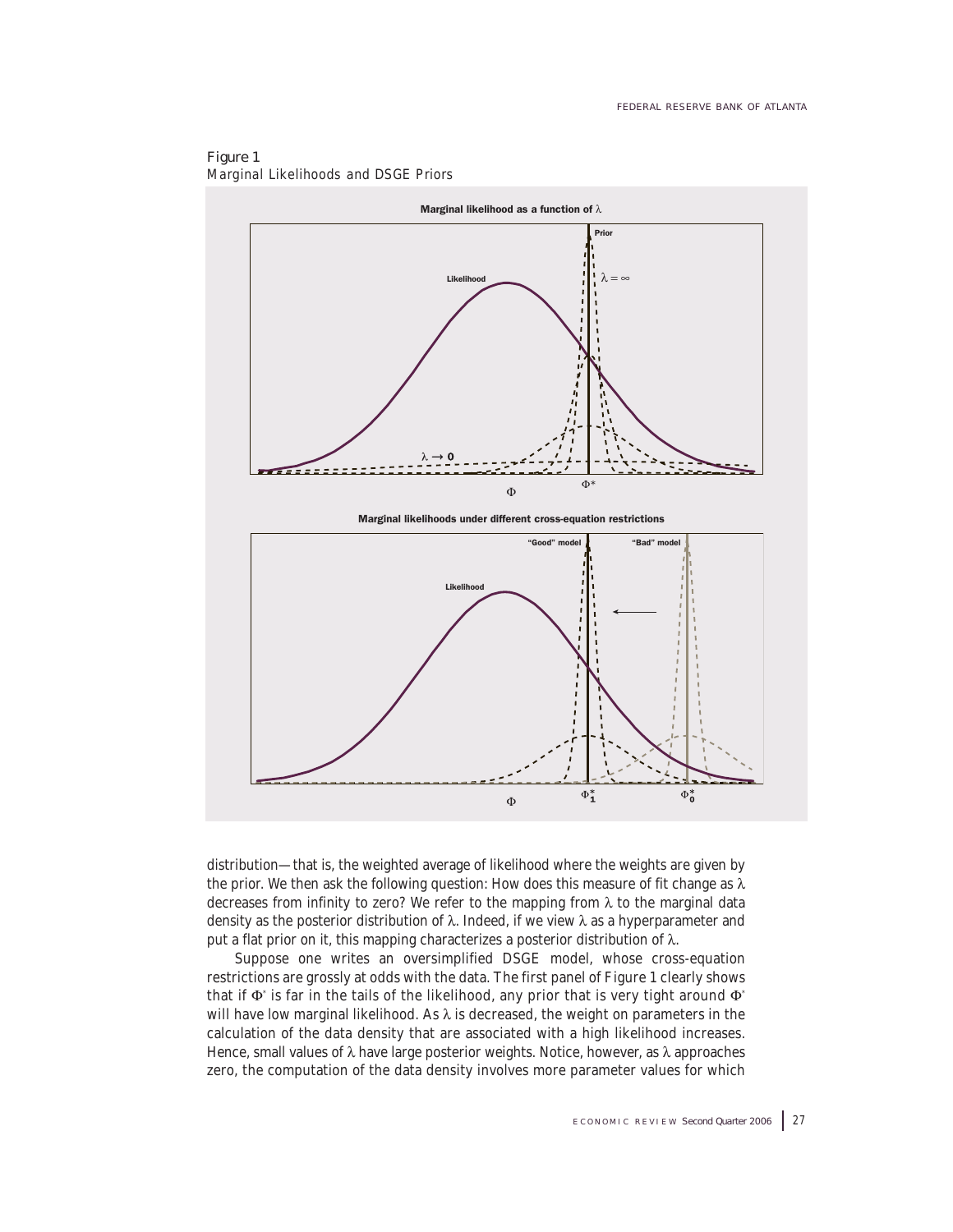the likelihood function is essentially zero. Hence, one expects the posterior density of λ to fall eventually.

Now imagine improving the model by adding a number of frictions that generate more realistic cross-equation restrictions. One expects that the posterior distribution of λ will concentrate more mass on large values of the hyperparameter λ. The reasoning is as follows. Having better cross-equation restrictions means that Φ\* moves closer to the likelihood peak, as shown in the second panel of Figure 1. As a consequence, relatively tight priors will deliver a higher marginal likelihood than loose priors. As the posterior distribution of  $\lambda$  shifts to the right, its mode—the value  $\lambda$  that maximizes the marginal likelihood—will increase. The remainder of the article provides concrete examples of

*The fact that the DSGE model's fit improves as the cross-equation restrictions are relaxed indicates that these restrictions are at odds with the data in some dimensions.*

how the posterior distribution of  $\lambda$  can shift as the underlying DSGE model changes.

What is the appeal of this procedure relative to the current practice in the literature? Following the work of Smets and Wouters (2003), a standard approach for evaluating the overall fit of a DSGE model

is to compare its marginal data density (see definition above) with that of a Bayesian VAR (BVAR). Although most VARs used in practice are not equipped with a DSGE model prior—most researchers use either a version of the Minnesota prior (see Doan, Litterman, and Sims 1984) or a training sample prior—the problems arising in such a comparison can be discussed in the context of our framework. Current practice is to consider two extremes: On the one hand,  $\lambda = \infty$  represents the DSGE model, and on the other hand, a small value  $\lambda = \lambda$  is a proxy for the BVAR that serves as a benchmark in the evaluation exercise. By using a very diffuse prior on one or more of the BVAR parameters—that is, choosing a low  $\lambda$ —one can make the marginal likelihood of the BVAR arbitrarily small. So one can always make the BVAR lose the horse race with the DSGE model by choosing, often unconsciously, a diffuse prior. At the same time, the VAR coefficient estimates simply converge to the maximum likelihood estimates as  $\lambda$  approaches zero.

The sensitivity of posterior odds comparisons to seemingly innocuous changes in the prior distribution of the benchmark model implies that posterior odds of DSGE versus VAR models are not a robust way to address the question, How good is my DSGE model? Our DSGE-VAR framework imposes some rigor on the construction of the prior for the VAR; we emphasize that it is important to look at marginal data densities for an entire range of  $\lambda$  values instead of just two endpoints, one of which is typically chosen in a fairly arbitrary manner. As soon as we allow for intermediate values of  $λ$ , minor changes in model specifications are less likely to affect the answer to the question, Is there evidence of misspecification? Indeed, in Del Negro et al. (2004) and in the present article, we show that the overall shape of the posterior distribution of  $\lambda$  is quite a robust feature of the DSGE-VAR procedure.

### A Look at the Data: The Posterior Distribution of  $\lambda$  over Time

The posterior distribution of  $\lambda$  is one of the main objects of interest in our empirical analysis: For any given sample it provides information on the degree of misspecification of the DSGE model. Since we estimate the DSGE-VAR in our empirical analysis not just once but essentially fifty-eight times based on the rolling samples, we can study how the posterior distribution of  $\lambda$  evolves over time.

Figure 2 shows the evolution of the posterior distribution of  $\lambda$  over time using a three-dimensional plot. For each of the fifty-eight rolling windows—the first ending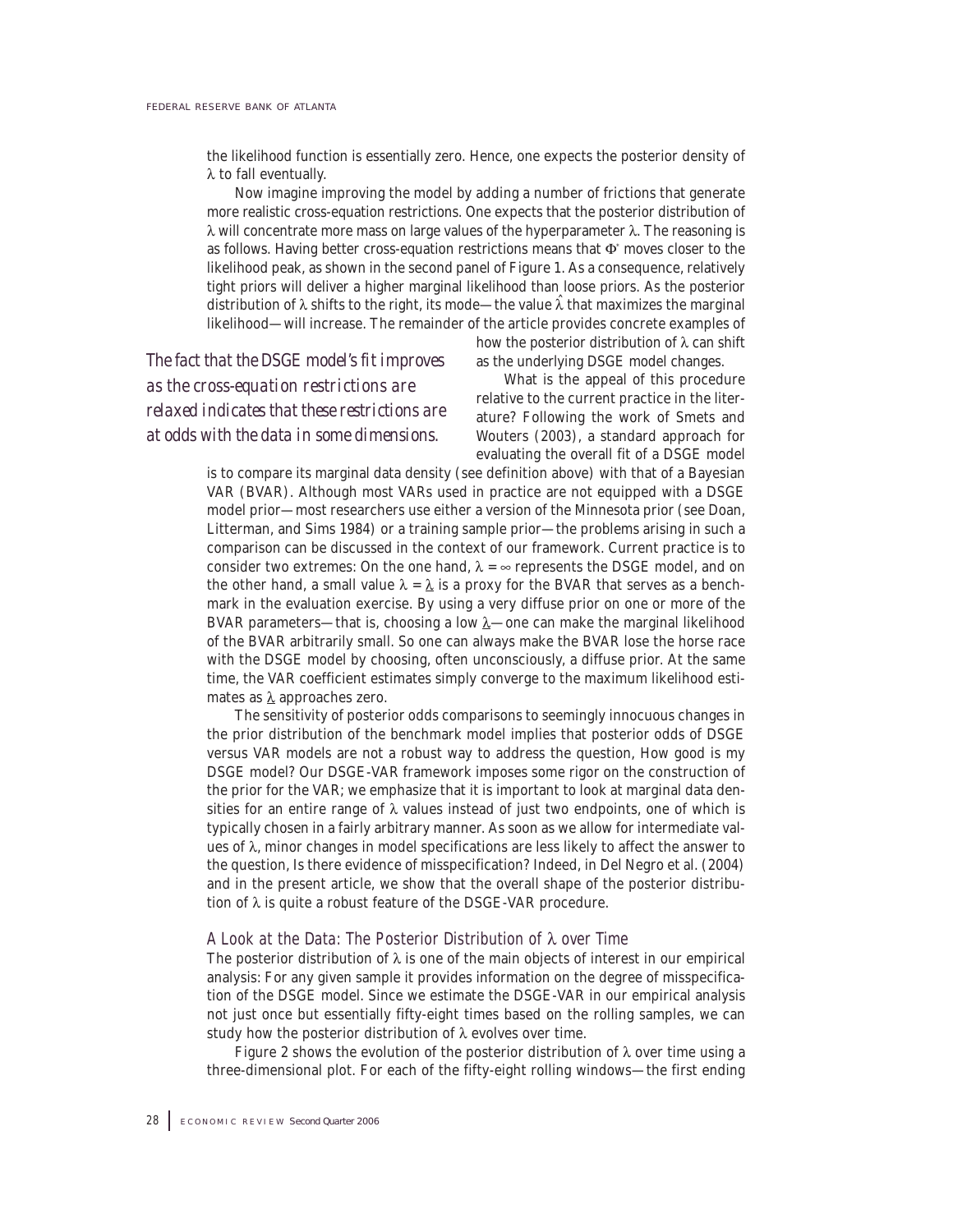

Figure 2 Marginal Likelihood as a Function of  $\lambda$  over Time

in 1985Q4 and the last one ending in 2000Q1—the marginal likelihood is computed for the following values of  $\lambda$  in the [0.33,  $\infty$ ] interval (where 0.33 is the smallest value of  $λ$  that generates a proper prior for the VAR parameters): 0.33, 0.5, 0.75, 1, 1.25, 1.5, 2, 5,  $\infty$ . The *x* axis of Figure 2 shows the values of  $\lambda$ , which for expositional purposes are rescaled to be in the [0, 1] interval—that is, the value of  $\lambda/(1 + \lambda)$ . The *y* axis shows the ending period of the rolling window, and the *z* axis shows the corresponding value of the logarithm of the marginal likelihood. Therefore, for any given rolling window ending between 1985Q4 and 2000Q1, the plot shows how the marginal likelihood of DSGE-VAR(λ) evolves as a function of  $λ$ .

The shape of the three-dimensional plot in Figure 2 is consistent with what we would expect. For any given window, the marginal likelihood initially increases with  $λ$ . Recall from Figure 1 that if the cross-equation restrictions are not too far in the tail of the likelihood—that is, if the DSGE model misspecification is not too large—tightening the DSGE prior leads to an improvement in the marginal likelihood. However, as the DSGE prior concentrates around the cross-equation restrictions, the marginal likelihood starts to decrease. We interpret this as evidence of misspecification because it suggests that relaxing the cross-equation restrictions improves the DSGE-VAR's fit.

The fact that the three-dimensional plot in Figure 2 looks like a tunnel indicates that the shape of the posterior distribution of  $\lambda$  is very robust over the sample period. Interestingly, this result is in contrast with other approaches to assessing the DSGE model's fit, as we will presently show. The tunnel is upward sloping in the time (*y*) dimension: For any given value of  $\lambda$ , the marginal likelihood tends to increase as the rolling window shifts forward. This phenomenon possibly reflects what has been dubbed the Great Moderation (Stock and Watson 2002): After the mid-eighties the volatility of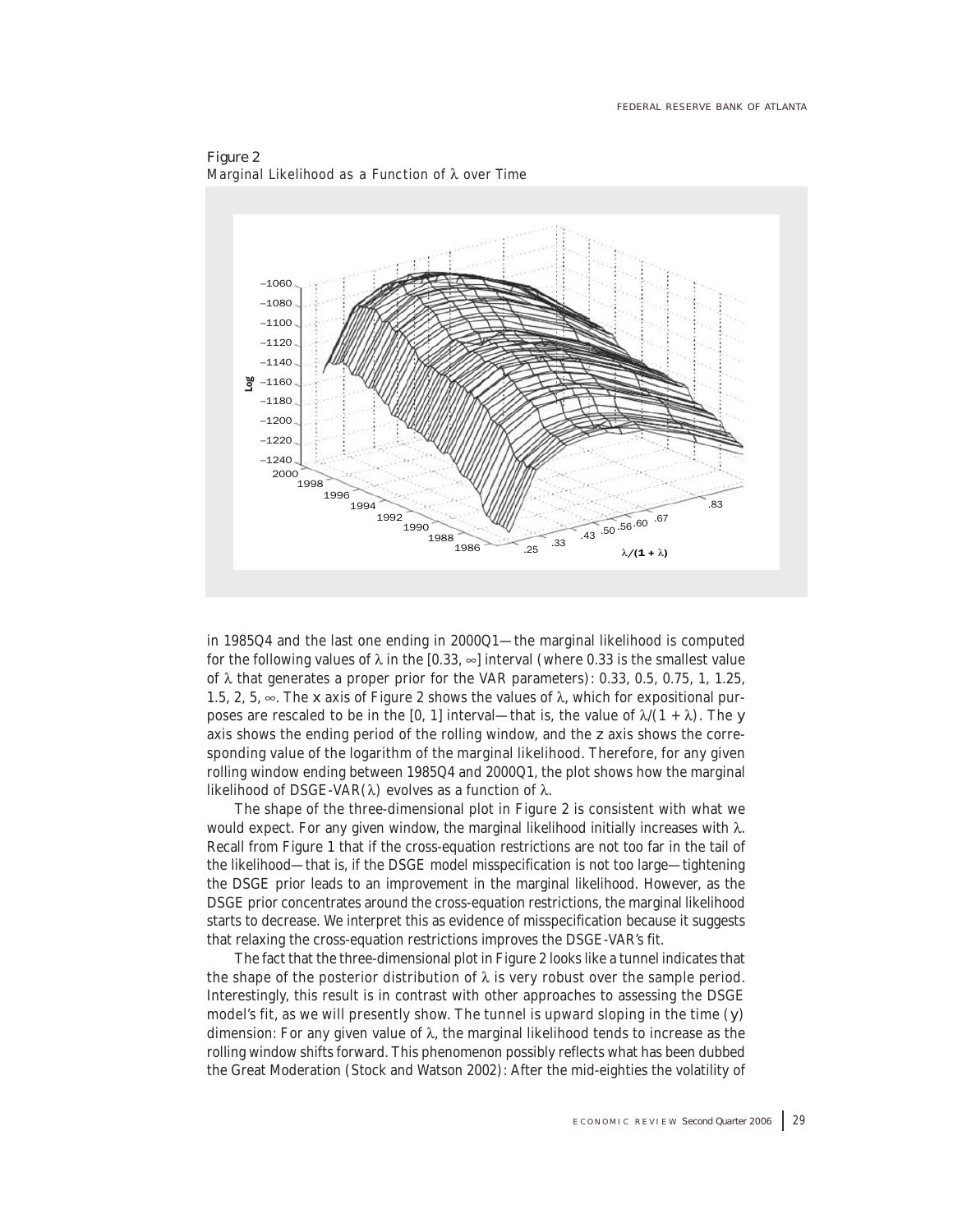key macroeconomic variables has dropped sharply. Consequently, the predictability of these variables has increased, leading to an increase in the marginal likelihood. The ranking of fit as a function of  $\lambda$  is fairly stable over time with values of  $\lambda$  in the neighborhood of 1 (that is,  $\lambda/(1 + \lambda)$  around 0.5) always outperforming the two extremes of the interval—namely, DSGE-VARs with either a very loose or a very tight prior.

The relative ranking of the extremes of the  $\lambda$  interval—namely, the "loose prior" ( $\lambda$  = 0.33) versus the "degenerate prior" ( $\lambda$  =  $\infty$ ) model—is not very robust, however. Comparing the fit of the DSGE model with that of a VAR with a loose prior—an

## *As the features of the DSGE model change, so do the cross-equation restrictions that the model imposes on its VAR representation.*

approach that is often used in the literature—leads to conclusions that change dramatically over the sample period, even though the overall shape of the posterior distribution of  $\lambda$  is roughly the same. Since this pattern is difficult to assess from

Figure 2, the two charts in Figure 3 show slices of the tunnel, one taken at the beginning (1985Q4) and one at the end (2000Q1) of the rolling sample. The two charts in Figure 3 also contain a comparison across different models, which is the subject of the next section. For now, we focus on the Baseline model (the heavier black line), which plots the same numbers that are in Figure 2. The figure shows that at the beginning of the rolling sample,  $DSGE-VAR(\infty)$  outperforms the VAR with a loose prior; the ranking is reversed at the end of the sample. The log difference between the marginal likelihood of DSGE-VAR( $\infty$ ) versus DSGE-VAR(0.33) is 19 at the beginning of the rolling sample and –4 at the end. Taken literally, these differences imply posterior odds that are in one case decisively in favor of, and in the other case against, the DSGE model. Once again, the overall shape of the posterior distribution is roughly the same in both charts. In fact, in both cases the two extremes are in tails of the posterior distribution of λ, their posterior odds relative to the best-fitting DSGE-VAR being negligible.

This last observation implies that the VAR with a loose prior may not be the right reference model to use for impulse response comparison because its fit is sometimes worse relative to that of the model being analyzed (the DSGE model). Certainly, both Figures 2 and 3 show that the fit of the VAR with a loose prior is always much worse than that of the best-fitting model DSGE-VAR $(\hat{\lambda})$ . This result suggests that the latter provides a more reliable benchmark.

#### Model Comparisons

In this section we use the DSGE-VAR procedure to compare across DSGE models. As the features of the DSGE model change, so do the cross-equation restrictions that the model imposes on its VAR representation. For the reasons discussed in the article's introduction, we are interested in determining which model features are truly important and which are not.

In Del Negro et al. (2004) we consider two alternatives, also shown in Figure 3, to the so-called Baseline model discussed so far. The No Indexation specification (the thinner black line) eliminates price and wage indexation to last period's inflation. Price and wage indexation is often viewed as being somewhat at odds with microeconomic evidence and therefore considered not truly structural. The other specification, called No Habit (the dashed purple line), eliminates habit persistence in preferences. Some of the literature has argued that these features are needed in order to fit the data. Here we use the DSGE-VAR procedure to assess whether this is the case. We also want to learn whether the conclusions from the procedure are robust across samples.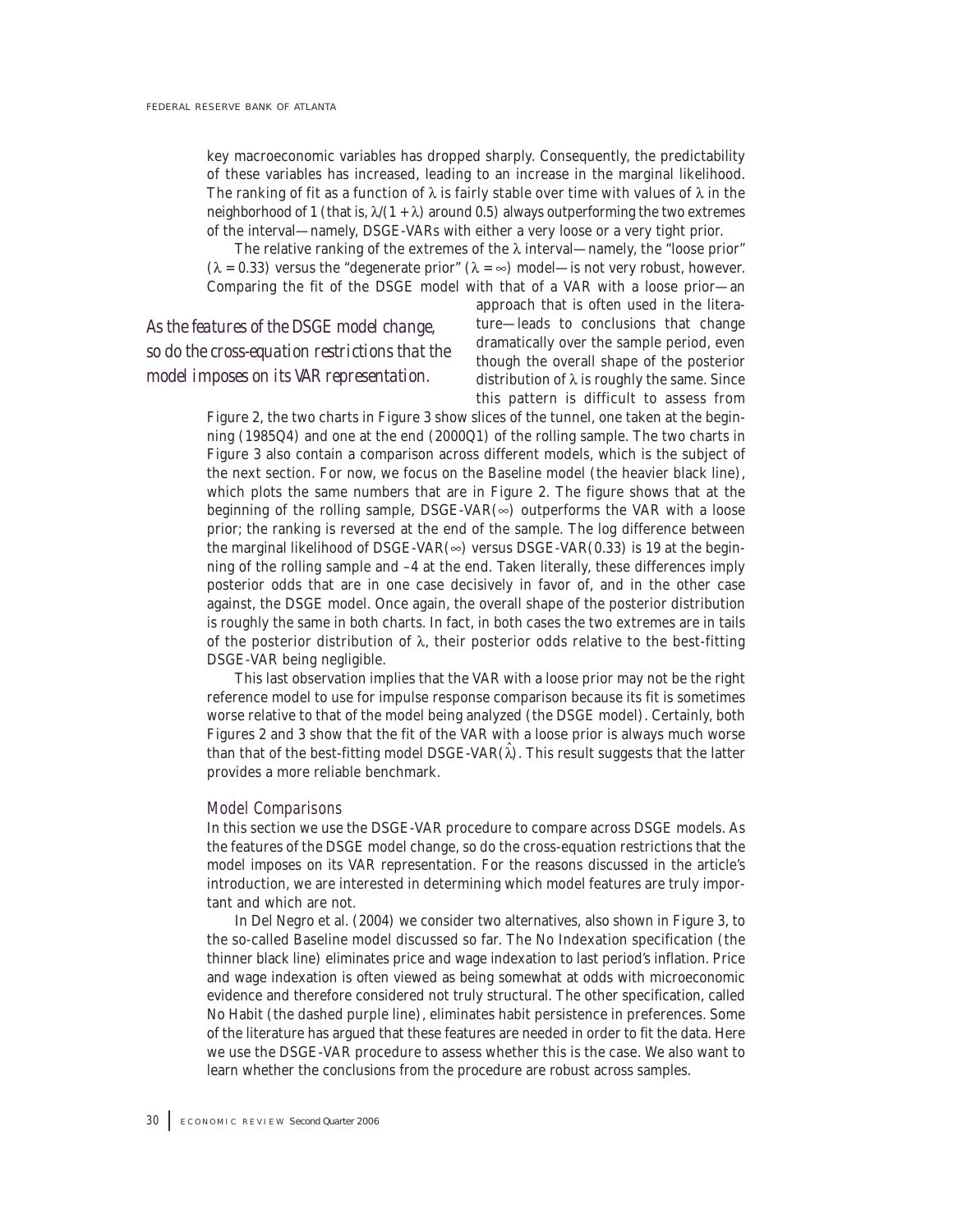

Figure 3 Marginal Likelihood as a Function of  $\lambda$  for Different DSGE Models

We are interested in studying how the shape of the posterior distribution of  $\lambda$ changes across models. We argued previously that the posterior distribution of  $\lambda$  shifts to the left if the misspecification of the cross-equation restrictions (which we referred to as Φ\* ) increases. Figure 3 shows that this shift indeed occurs for the No Habit model, regardless of the sample. Relative to the Baseline model, the marginal likelihood is much lower for any value of  $\lambda$ . Most importantly, the posterior mass clearly shifts to the left, toward lower values of  $\lambda$  (looser prior). This is not so much the case, however, for the No Indexation model. The marginal likelihood is slightly lower for the No Indexation relative to the Baseline model for any  $\lambda$ , indicating that the fit worsens, but the posterior distribution does not show any appreciable shift to the left.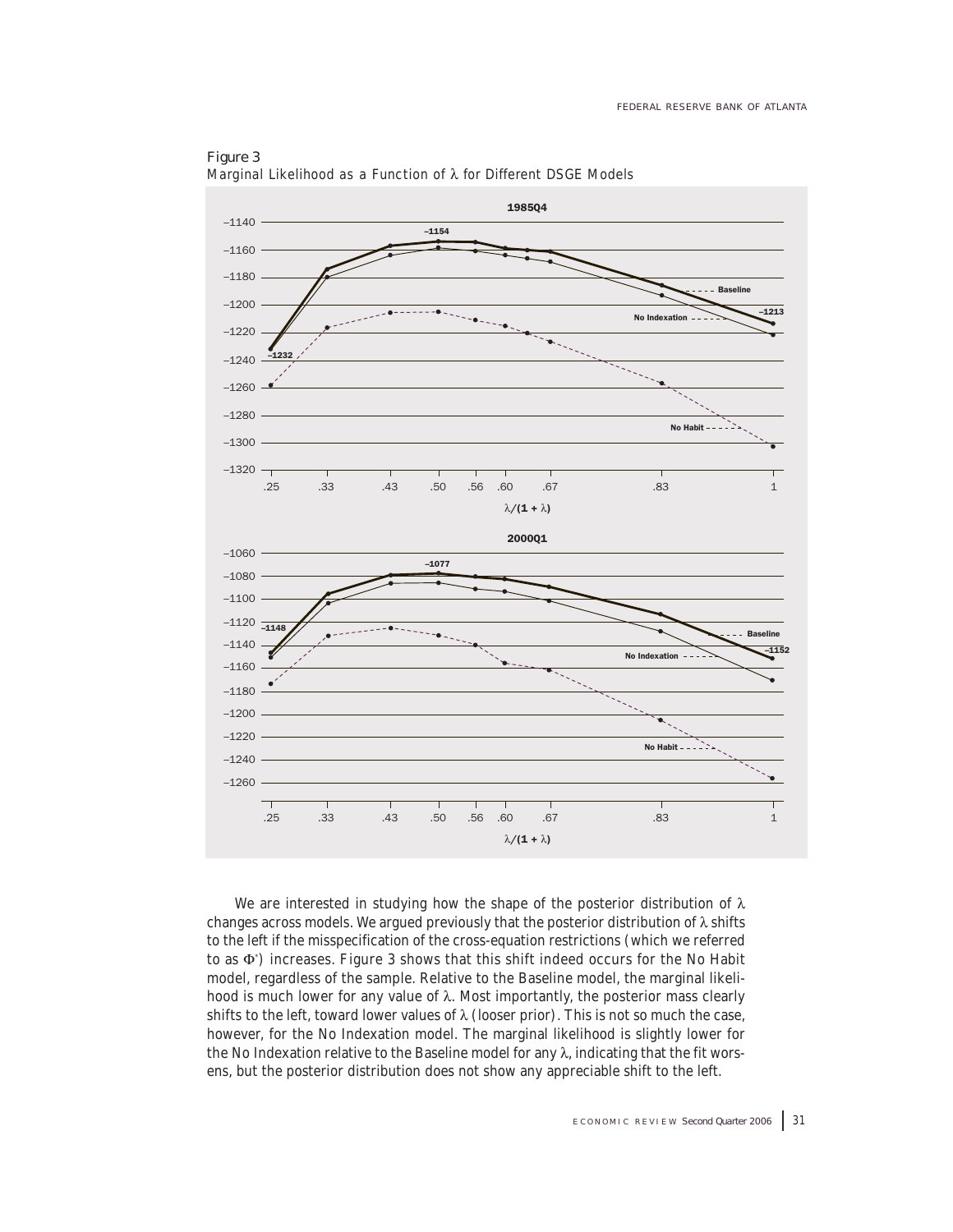

Figure 4 Forecasting Accuracy as a Function of  $\lambda$ : Baseline Model

We interpret these findings as strong evidence that the habit persistence in preferences substantially improves the fit of the DSGE model. Therefore, those who believe that habit persistence is not a structural feature may have to introduce an alternative mechanism that delivers similar effects: Simply eliminating habit persistence comes at a significant cost in terms of fit. On the contrary, the evidence in favor of price and wage indexation is not nearly as strong.

### Forecasting Results

This section presents some forecasting results obtained with the models discussed above. In particular, we want to find out to what extent the in-sample results shown so far carry over to the pseudo-out-of-sample comparison. Figure 4 shows a multivariate forecasting statistic for  $DSGE-VAR(\lambda)$  relative to the unrestricted VAR for forecasting horizons one through eight quarters ahead. The multivariate forecasting statistic is a summary measure of forecasting accuracy. Loosely speaking, this multivariate measure can be seen as a weighted average of the root mean square error for the individual variables. Differently from a simple weighted average, however, this measure also takes into account the correlation in the forecast errors. The *z* axis in Figure 4 reports the percentage gain in multivariate forecasting accuracy relative to the unrestricted VAR. As in Figure 2, we rescale  $\lambda$  to be in the [0, 1] interval. Thus, the *x* axis shows the value of  $\lambda/(1 + \lambda)$ , and the *y* axis shows the forecast horizon.

Just as in Figure 2, the three-dimensional plot in Figure 4 is also tunnel-shaped. In other words, forecasting accuracy is an inverted U-shaped function of λ for all forecast horizons. Consistently with the in-sample results, forecasting performance is maximized whenever the DSGE prior is neither too loose nor too tight. The magni-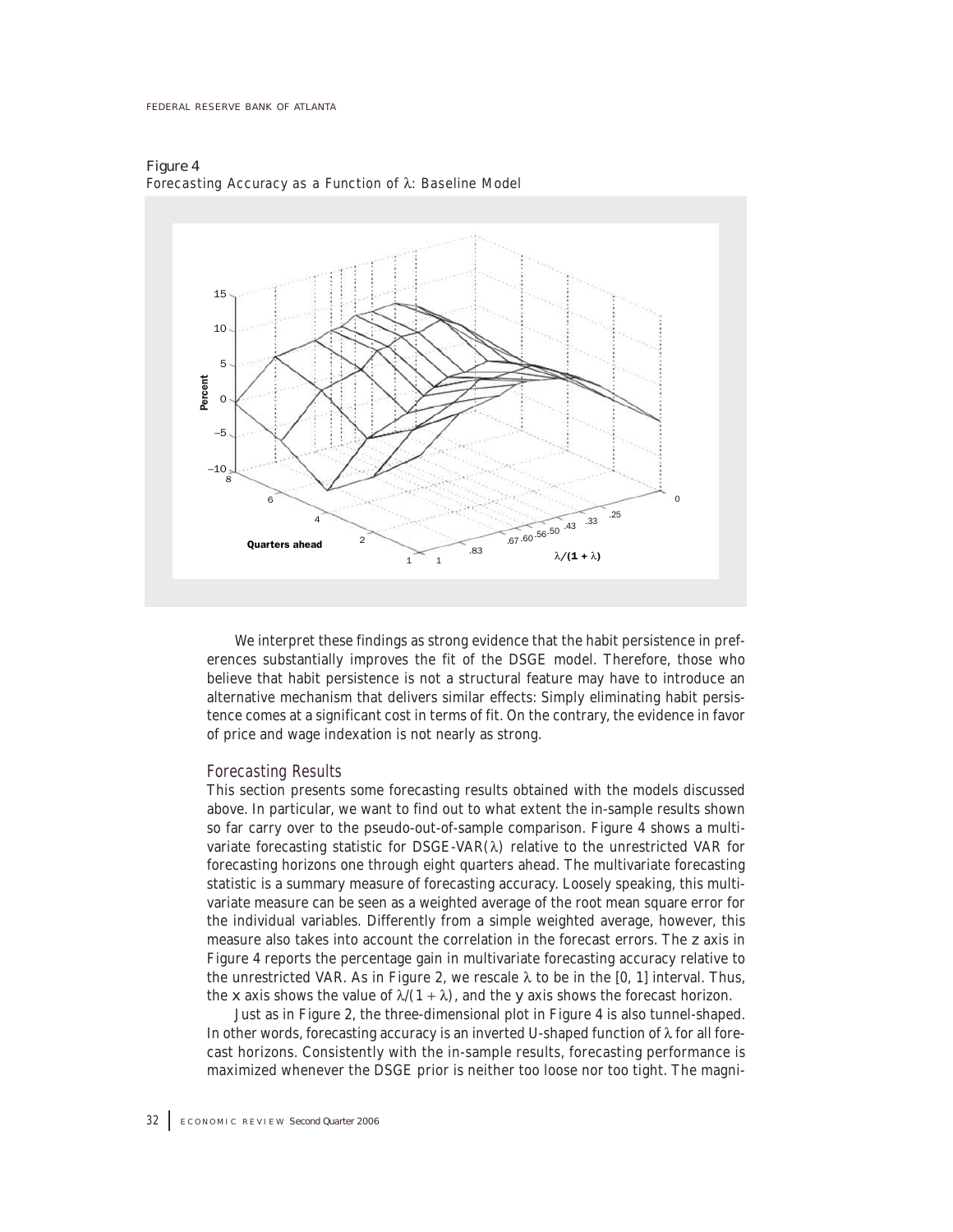|                        |                             |              | Forecast horizon (quarters) |                |          |          |  |  |  |
|------------------------|-----------------------------|--------------|-----------------------------|----------------|----------|----------|--|--|--|
|                        |                             | $\mathbf{1}$ | $\overline{2}$              | $\overline{4}$ | 6        | 8        |  |  |  |
| Y                      | DSGE-VAR( $\hat{\lambda}$ ) | 16.3         | 14.1                        | 12.5           | 13.5     | 13.6     |  |  |  |
|                        | $DSGE-VAR(\infty)$          | 0.9          | $-17.6$                     | $-56.5$        | $-82.5$  | $-102.9$ |  |  |  |
|                        | VAR, RMSE                   | 0.67         | 0.97                        | 1.68           | 2.38     | 2.98     |  |  |  |
| $\mathcal{C}$          | DSGE-VAR( $\hat{\lambda}$ ) | $-6.8$       | $-7.6$                      | 7.1            | 16.6     | 21.5     |  |  |  |
|                        | $DSGE-VAR(\infty)$          | $-15.7$      | $-21.4$                     | $-0.8$         | 11.3     | 12.0     |  |  |  |
|                        | VAR, RMSE                   | 0.42         | 0.62                        | 1.06           | 1.56     | 2.03     |  |  |  |
| $\overline{I}$         | $DSGE-VAR(\hat{\lambda})$   | 17.8         | 8.0                         | $-5.0$         | $-11.5$  | $-17.2$  |  |  |  |
|                        | $DSGE-VAR(\infty)$          | $-4.2$       | $-41.2$                     | $-101.0$       | $-135.3$ | $-157.8$ |  |  |  |
|                        | VAR, RMSE                   | 2.67         | 3.98                        | 6.59           | 9.14     | 11.45    |  |  |  |
| H                      | $DSGE-VAR(\lambda)$         | 10.0         | 10.9                        | $-0.6$         | $-0.0$   | 0.7      |  |  |  |
|                        | $DSGE-VAR(\infty)$          | $-13.6$      | $-37.9$                     | $-95.4$        | $-116.5$ | $-127.2$ |  |  |  |
|                        | VAR, RMSE                   | 0.58         | 0.92                        | 1.56           | 2.26     | 2.88     |  |  |  |
| W                      | DSGE-VAR( $\hat{\lambda}$ ) | 8.2          | 11.7                        | 11.1           | 14.9     | 18.4     |  |  |  |
|                        | $DSGE-VAR(\infty)$          | 6.7          | 12.7                        | 18.1           | 27.0     | 36.6     |  |  |  |
|                        | VAR, RMSE                   | 0.65         | 1.06                        | 1.72           | 2.28     | 2.82     |  |  |  |
| Inflation              | $DSGE-VAR(\hat{\lambda})$   | 10.7         | 10.9                        | 22.9           | 31.0     | 36.6     |  |  |  |
|                        | $DSGE-VAR(\infty)$          | 8.4          | 4.2                         | 10.4           | 21.1     | 29.6     |  |  |  |
|                        | VAR, RMSE                   | 0.25         | 0.47                        | 0.98           | 1.68     | 2.42     |  |  |  |
| $\mathcal{R}$          | $DSGE-VAR(\hat{\lambda})$   | 27.3         | 23.4                        | 9.2            | 7.0      | 9.1      |  |  |  |
|                        | $DSGE-VAR(\infty)$          | 27.7         | 17.8                        | 3.2            | 8.2      | 17.1     |  |  |  |
|                        | VAR, RMSE                   | 0.68         | 1.14                        | 1.63           | 2.11     | 2.64     |  |  |  |
| Multivariate statistic | $DSGE-VAR(\hat{\lambda})$   | 11.0         | 8.8                         | 6.1            | 9.4      | 9.4      |  |  |  |
|                        | $DSGE-VAR(\infty)$          | 3.8          | $-2.1$                      | $-6.9$         | $-2.7$   | $-0.2$   |  |  |  |
|                        | VAR, RMSE                   | 0.68         | 0.23                        | $-0.18$        | $-0.47$  | $-0.65$  |  |  |  |

| - Lawie                                                                       |  |  |  |
|-------------------------------------------------------------------------------|--|--|--|
| Out-of-Sample Root Mean Square Errors: Percentage Improvement Relative to VAR |  |  |  |

Table

tude of the relative improvement in forecasting accuracy varies over the forecasting horizon. But for any given forecasting horizon, the values of  $\lambda$  that maximize forecasting performance are those in the neighborhood of 1 (that is,  $\lambda/(1 + \lambda) = 0.5$ ), and roughly correspond to those that maximize in-sample fit.

The table takes a closer look at the forecasting performance of the unrestricted VAR, DSGE-VAR( $\hat{\lambda}$ ), and DSGE-VAR( $\infty$ ). For each of the seven variables and for the multivariate statistic, the table shows the root mean square error (RMSE) of the unrestricted VAR as well as the percentage improvement in forecasting accuracy (whenever positive) of DSGE-VAR( $\lambda$ ) and DSGE-VAR( $\infty$ ) relative to the VAR. For DSGE-VAR( $\lambda$ ) the value of  $\lambda$  is chosen ex ante for each rolling sample on the basis of the marginal likelihoods shown in Figure 2. The precise value changes from sample to sample but is always in the neighborhood of 1, as one can see from Figure 2. For those variables that enter the estimation in growth rates (output, consumption, investment, and the real wage), as well as for inflation, we focus on cumulative forecasts. Therefore, for forecast horizons beyond one quarter, the forecast errors measure the cumulative error in forecasting inflation over, say, the next two years, as opposed to the error in forecasting the variable two years ahead. For instance, an eight-quarter-ahead error of 2 percent in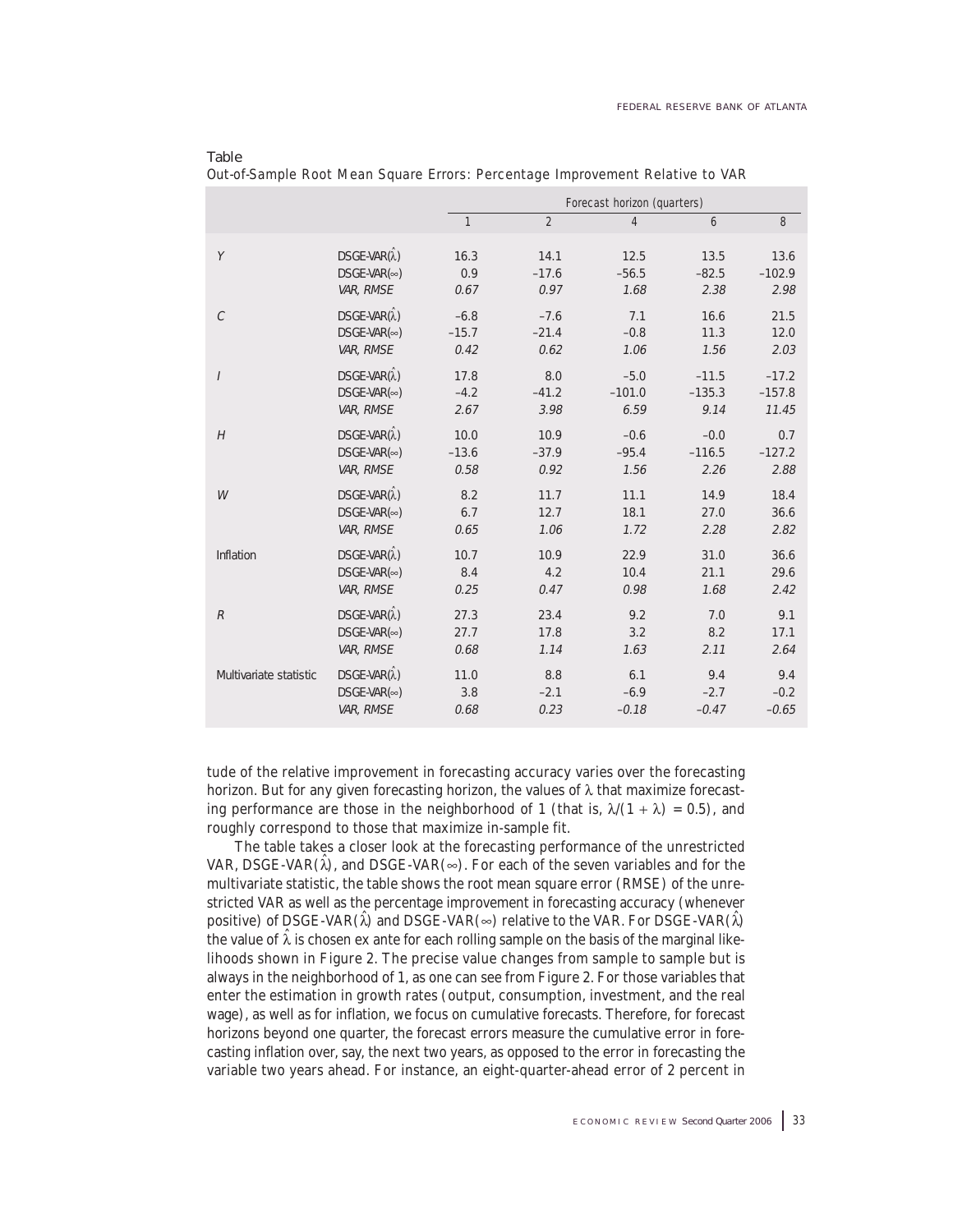forecasting consumption implies that the model makes a mistake of 50 basis points (annualized) in forecasting average consumption growth in the next two years.

The table shows that for most variables and forecasting horizons the DSGE-VAR $(\lambda)$ improves over the unrestricted VAR. This is certainly the case for the multivariate statistic, as already mentioned in the discussion of Figure 4. Short-run consumption forecasts and long-run investment forecasts are an exception. Interestingly, there seems to be a trade-off between forecasting consumption and investment. This tradeoff reflects the fact that all three models considered in the table are error-correction models with the same long-run cointegrating restrictions on output, consumption, investment, and the real wage. Since these cointegrating restrictions are at odds with the data, accurate forecasts for some of these variables result in inaccurate forecasts for others given that not all series grow proportionally in the long run as the model predicts. Another manifestation of this phenomenon is the fact that  $DSGE-VAR(\infty)$ outperforms the other two models in forecasting the real wage but performs very poorly in forecasting both output and investment, especially in the long run. In summary, the fact that the DSGE model imposes these long-run cointegrating restrictions results in a serious limitation of its forecasting ability. To the extent that DSGE-VAR inherits the same long-run restrictions, its accuracy suffers as well.

For the remaining variables,  $DSGE-VAR(\lambda)$  is roughly as accurate as the unrestricted VAR in terms of hours per capita, while DSGE-VAR $(\infty)$  is far worse, especially in the long run. Conversely, DSGE-VAR $(\infty)$  performs well in terms of the nominal variables, inflation and the interest rate. For inflation its forecasting accuracy is slightly inferior to that of DSGE-VAR $(\lambda)$  and far superior to that of the unrestricted VAR. For the nominal interest rate, DSGE-VAR( $\infty$ ) outperforms DSGE-VAR( $\lambda$ ) for longer forecast horizons, but in the short run the two models have roughly the same forecasting performance.

We conclude the section with a comparison of the out-of-sample forecasting performance across models. For each of the three models discussed so far (Baseline, No Indexation, No Habit), Figure 5 shows the one-quarter-ahead percentage improvement in RMSEs relative to the unrestricted VAR for all seven variables, as well as the improvement in the multivariate forecast statistic, as a function of  $\lambda$ . The focus on one-period-ahead forecasting accuracy facilitates the comparison with the results in Figure 3, which were based on the marginal likelihood.

The results in Figure 5 agree in a number of dimensions with those in Figure 3. The multivariate statistic plot, for instance, indicates that forecasting accuracy worsens considerably for the No Habit model as the DSGE prior becomes too tight. The plots for the individual variables show that for high values of  $\lambda$  the No Habit model performs worse than the other two models not only for consumption, as expected, but also for hours and the nominal interest rate. For other variables, however—notably, investment, real wages, and inflation—the No Habit model performs as well as the other two models.

Consistent with the overall message from the model comparison based on the marginal data densities, the No Indexation and Baseline models perform roughly as well in terms of the multivariate statistic. The forecasting performance of the two models is pretty much the same for most individual variables. One interesting exception is inflation, where the No Indexation model clearly forecasts better than the Baseline model. In summary, the out-of-sample exercise confirms the finding, consistent with our earlier discussion, that there is no strong evidence in favor of including wage and price indexation in the DSGE model.

In some other dimensions, however, the results in Figure 5 cast some doubt on the model comparison based on the marginal likelihood. For instance, the shape of the marginal likelihood curves as a function of λ for the No Indexation and Baseline models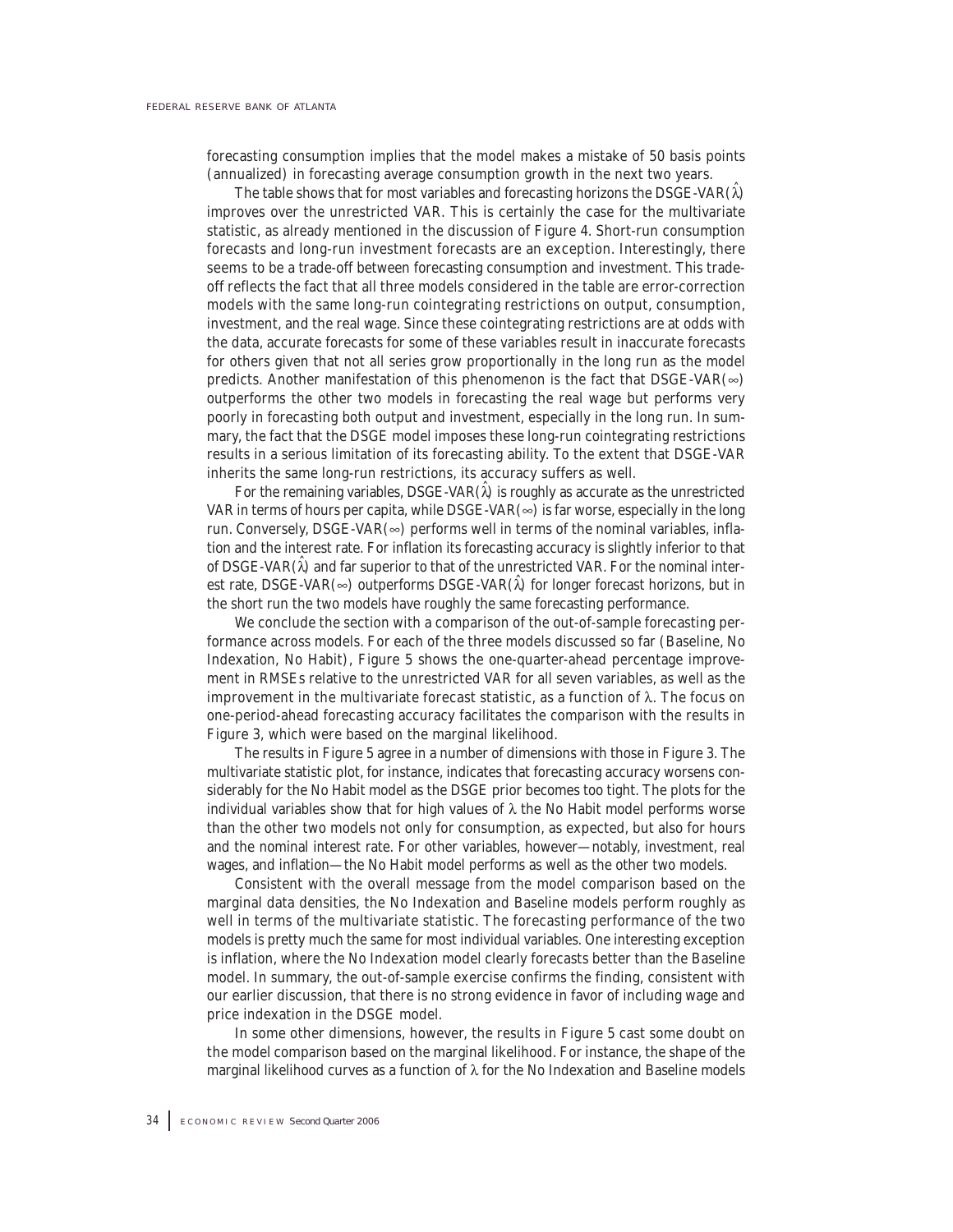

### Figure 5 Forecasting Accuracy as a Function of λ for Different DSGE Models

were very similar. Yet the marginal likelihood comparison, if taken literally, suggests that the No Indexation model should be at a loss relative to the Baseline model in terms of fit. This pattern does not emerge from the out-of-sample model comparison, however. Likewise, for low values of λ the difference in marginal likelihoods between the No Habit and the other two models is narrower than for large values of  $\lambda$  but still quite large. In the out-of-sample comparison, however, the three models seem to perform equally well in terms of the multivariate statistic for low values of  $\lambda$ .

### DSGE-VAR as a Reference Model

In the previous sections, we argued that the posterior distribution of  $\lambda$  provides a robust measure of overall fit for the DSGE model. However, we often want to know more than just whether a DSGE model's fit is good or not. If the model fails—that is, if the  $\lambda$  posterior does not peak around a large value—we want to know in which dimensions it has to be improved. Although the forecast results provide us with information about the accuracy with which individual variables can be predicted by the model, they do not document how well the structural model captures comovements.

Comovements and the propagation of structural shocks can be illustrated with impulse response functions. While it is straightforward to compute impulse responses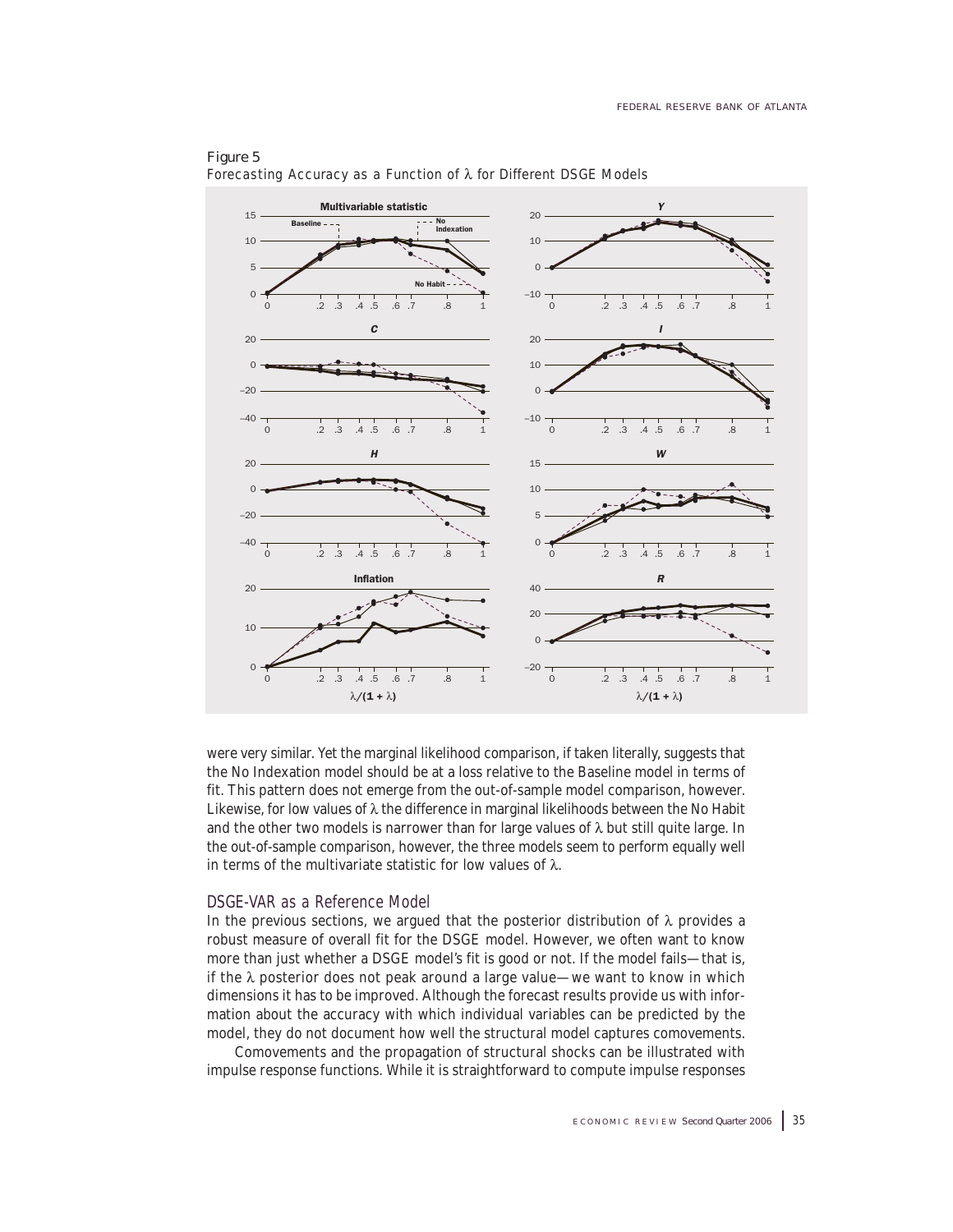from an estimated DSGE model, finding an appropriate benchmark to which these responses can be compared is more difficult. Many authors, including Nason and Cogley (1994), Rotemberg and Woodford (1997), Schorfheide (2000), and Christiano, Eichenbaum, and Evans (2005), have compared impulse responses from a DSGE model to responses obtained from a VAR. Such a comparison faces two challenges. First, for the VAR to be a meaningful benchmark, it has to fit the data better, in an econometric sense, than the DSGE model. Second, the VAR has to be expressed in terms of struc-

*We find that the DSGE-VAR procedure delivers reasonably robust answers to the question, How good is my DSGE model?*

tural shocks—that is, technology shocks, monetary policy shocks, and so forth rather than reduced-form one-step-ahead forecast errors. The identification of structural shocks in the context of a VAR requires auxiliary assumptions. Ideally, these auxiliary assumptions should satisfy

the following coherency requirement: Supposing the identified VAR is fitted to artificial data from the DSGE model, then the VAR estimates of the structural shocks should coincide with the shocks that were fed into the DSGE model to generate the data.

The marginal data density analysis as well as the pseudo-out-of-sample forecasting exercise suggests that an unrestricted VAR does not master the first challenge: It fits and forecasts worse than the DSGE model and hence does not provide a credible benchmark.

On the other hand, the DSGE-VAR $(\hat{\lambda})$  passes the first hurdle easily. Our procedure of selecting the hyperparameter ensures that we are using a benchmark specification that fits better than the DSGE model.

The second challenge lies in the derivation of a model-consistent VAR identification scheme. For instance, Altig et al. (2004) consider responses to two shocks: a permanent technology shock and a monetary policy shock. The authors identify technology shocks by assuming that these are the only shocks that can have a permanent effect on the longrun level of the real variables (output, consumption, etc.), as in the DSGE model. Monetary policy shocks are identified using the assumption that firms and households can observe them only with a one-period lag. Hence prices, output, and other macroeconomic quantities do not react instantaneously to monetary policy shocks.

It is well known, however, that in short samples long-run restrictions lead to imprecise estimates of impulse responses (see, for instance, Faust and Leeper 1997), making them a possibly unreliable benchmark. Monetary policy impulse responses, identified with short-run restrictions, do not suffer from this drawback. However, for the identification scheme to be model consistent, one typically has to introduce fairly ad hoc decision lags into the structural model. Finally, monetary policy and technology shocks combined explain only a fraction of the variation observed in the data. Yet it is typically not straightforward to construct model-consistent identification schemes for remaining shocks using traditional zero restrictions.

It turns out that the DSGE-VAR framework is rich enough to deliver an elegant solution to this identification problem, as originally discussed in Del Negro and Schorfheide (2004). Recall that a VAR is identified when there is a unique mapping between the forecast errors and economically interpretable shocks. In the DSGE-VAR procedure the mapping is chosen such that the DSGE and the DSGE-VAR impulse responses would coincide if the data were generated by the DSGE model ( $\lambda = \infty$ ). By construction, the identification in the DSGE-VAR is therefore consistent with that in the DSGE model. Whenever  $\hat{\lambda}$  is less than infinity, the impulse responses of DSGE-VAR $(\lambda)$  and the DSGE model will differ. From the comparison between the two, one